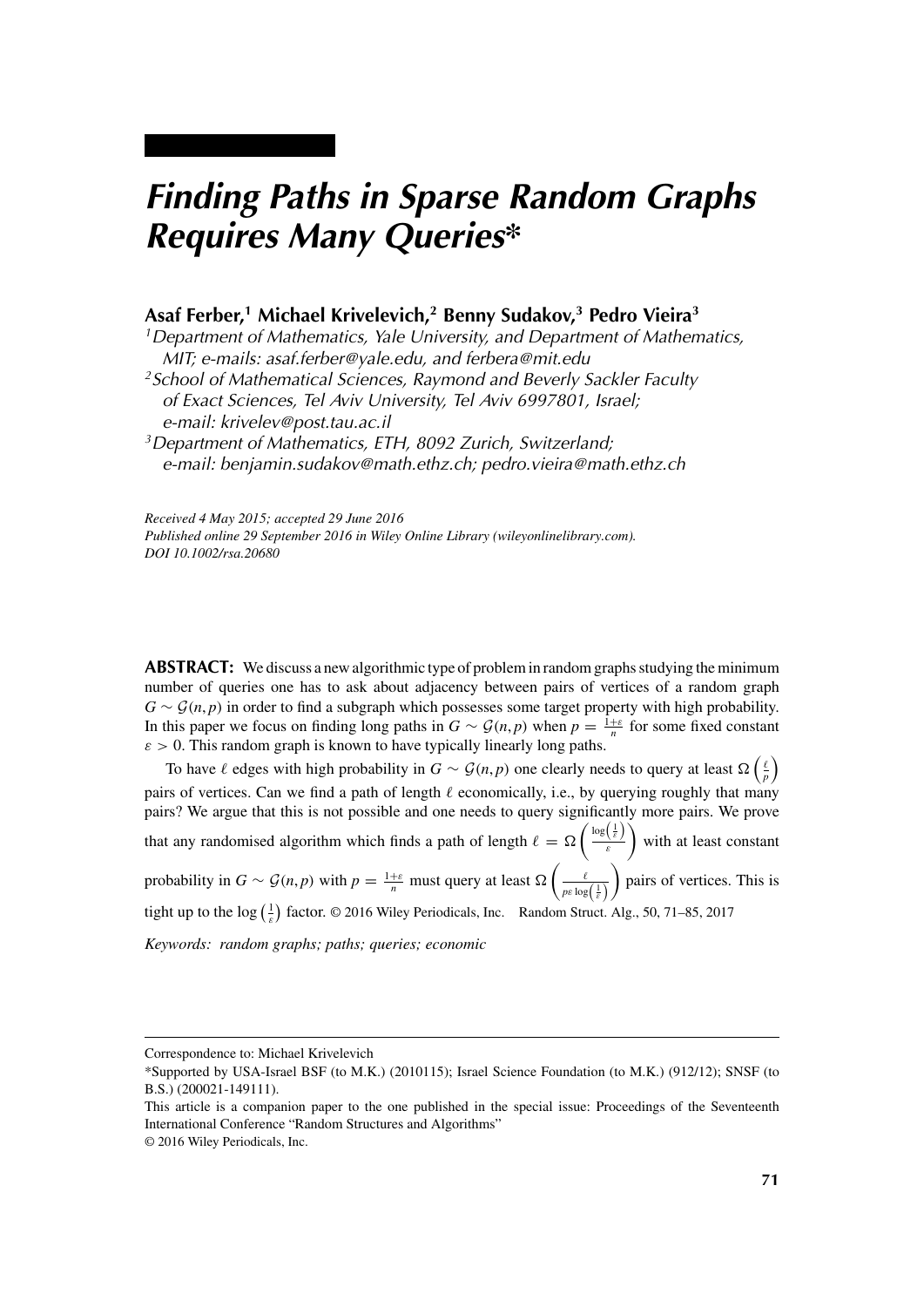# **1. INTRODUCTION**

Let  $P$  be a monotone increasing graph property (that is, a property of graphs that cannot be violated by adding edges). Suppose that the edge probability  $p = p(n)$  is chosen so that a random graph *G* drawn from the probability space  $\mathcal{G}(n, p)$  has P with high probability (whp). How many queries of the type "is  $(i, j) \in E(G)$ ?" are needed for an adaptive algorithm interacting with the probability space  $\mathcal{G}(n, p)$  in order to reveal whp a subgraph  $G' \subseteq G$ possessing P?

This fairly natural algorithmic setting (see the excellent survey of Frieze and McDiarmid [10] for an extensive coverage of a variety of problems and results in Algorithmic Theory of Random Graphs) has been considered implicitly in several papers on random graphs (e.g. [5, 14]), but apparently has been stated explicitly only in the companion paper [9] of the authors. Notice that in this framework the issue of concern is not the amount of computation required for the algorithm to find a target structure, but rather the amount of its interaction with the underlying probability space.

In the discussion below, we assume some basic familiarity with results about the probability space  $\mathcal{G}(n, p)$ ; the reader is advised to consult monographs [11] and [6] for background on the subject.

In general, given a monotone property  $P$ , what can we expect? If all *n*-vertex graphs belonging to  $P$  have at least *m* edges, then the algorithm should get at least *m* positive answers to hit the target property with the required absolute certainty. This means that the obvious lower bound in this case is at least  $(1 + o(1))m/p$  queries. Perhaps one of the simplest graph properties to consider in this respect is connectedness: for any connected graph *G* on *n* vertices a spanning tree can be found after *n*−1 queries with positive answers – the algorithm starts with an arbitrary vertex  $v \in V(G)$ , and each time queries the pairs leaving the current tree until the first edge is found, the tree is then updated by appending this edge. Thus for the regime where  $G(n, p)$  is whp connected (which is when  $p(n) \ge \frac{\ln n + \omega(n)}{n}$ with  $\lim_{n\to\infty} \omega(n) = 1$ , we get an algorithm whp discovering a spanning tree after querying  $(1 + o(1))n/p$  pairs of vertices.

A much more challenging problem is that of Hamiltonicity, i.e., of finding a Hamilton cycle. In this case the trivial lower bound translates to *n* positive answers. In [9] we show that this lower bound is tight by providing an adaptive algorithm interacting with the probability space  $\mathcal{G}(n, p)$ , which whp finds a Hamilton cycle in  $G \sim \mathcal{G}(n, p)$  after obtaining only  $(1 + o(1))$ *n* positive answers (provided *p* is above the sharp threshold for Hamiltonicity in  $\mathcal{G}(n, p)$ ).

Yet another positive example is that of uncovering a giant component in the supercritical regime  $p = \frac{1+\varepsilon}{n}$ . Though this was not the main concern in [14], the second and the third author presented there a very natural adaptive algorithm (essentially performing the Depth First Search (DFS) on a random input  $G \sim \mathcal{G}(n, p)$ ), typically discovering a connected component of size at least  $\epsilon n/2$  after querying  $\epsilon n^2/2$  vertex pairs.

Upon reviewing these results, the reader may arrive at a conclusion that the above stated trivial lower bound for this type of problems is nearly tight for almost every natural graph property. However, this happens **not** to be the case, and the main qualitative goal of the present paper is to provide such a negative example, including its analysis. Here we focus on the property of containing a path of length  $\ell$  in the supercritical regime in  $G \sim \mathcal{G}(n, p)$ , that is, when  $p = \frac{1+\varepsilon}{n}$  for some fixed constant  $\varepsilon > 0$ . For this regime,  $G \sim \mathcal{G}(n, p)$  is known to contain whp a path of length linear in *n*, due to the classical result of Ajtai, Komlós and Szemerédi [3] (see [14] for a recent simple proof of this fact.) Note that in order to have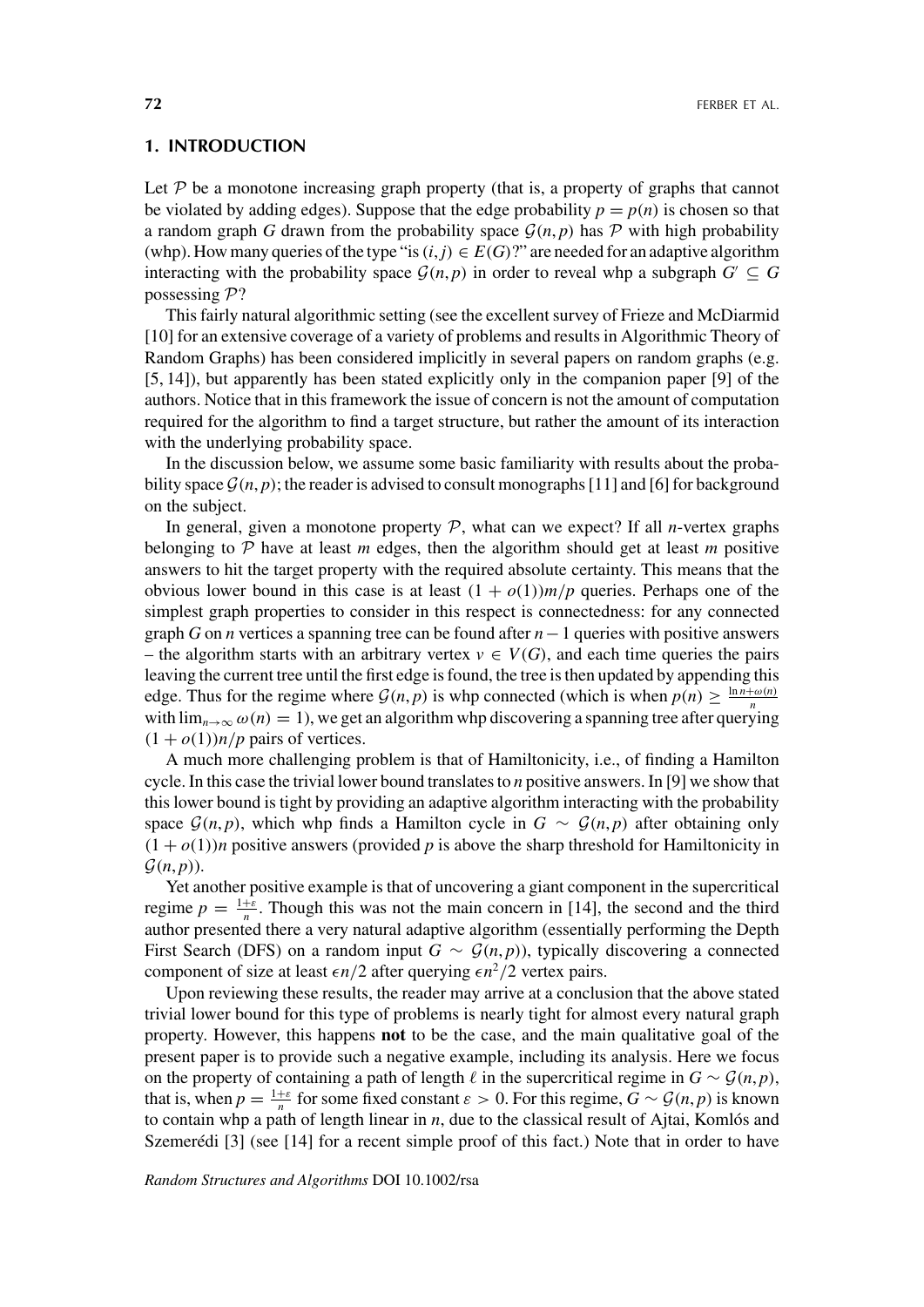*θ* edges with high probability in *G* ∼ *G*(*n*, *p*) one needs to query at least  $\Omega\left(\frac{\ell}{p}\right)$  pairs of vertices. Can we find a path of length  $\ell$  by asking roughly that many queries, as in the case of Hamiltonicity mentioned above? We show that in this case one actually needs to query significantly more pairs of vertices:

**Theorem 1.** *There exists an absolute constant*  $C > 0$  *such that the following holds. For every constant*  $q \in (0, 1)$  *there exist*  $n_0$ ,  $\varepsilon_0 > 0$  *such that for every fixed*  $\varepsilon \in (0, \varepsilon_0)$  *and any n*  $\geq$  *n*<sub>0</sub> *there is no adaptive algorithm which reveals a path of length*  $\ell \geq \frac{3C}{\epsilon} \ln\left(\frac{1}{\epsilon}\right)$  with *probability at least q in G*  $\sim$  G  $(n, p)$ *, where*  $p = \frac{1+\varepsilon}{n}$ *, by querying at most*  $\frac{q\ell}{8640Cpc \ln\left(\frac{1}{\varepsilon}\right)}$  pairs *of vertices.*

Notice that [14] presents a simple adaptive DFS algorithm, finding a path of length  $\frac{1}{5} \varepsilon^2 n$ with probability at least  $1 - \exp(\Omega(\varepsilon n))$  in  $G \sim \mathcal{G}(n, p)$  after querying only  $O(\varepsilon n^2)$  pairs of vertices. In fact, if one uses the same algorithm to find a path of length  $\ell \leq \frac{1}{5} \varepsilon^2 n$  in  $G \sim \mathcal{G}(n, p)$  then the same argument shows that such a path is found with probability at least  $1 - \exp(\Omega\left(\frac{\ell}{\varepsilon}\right))$  after querying at most  $O\left(\frac{\ell}{p\varepsilon}\right)$  pairs of vertices. This shows that up to the  $\Theta\left(\log\left(\frac{1}{\varepsilon}\right)\right)$  factor, Theorem 1 is tight.

The key ingredient of the proof of Theorem 1 is the following result of independent interest.

**Theorem 2.** *There exist constants*  $C, \varepsilon_0 > 0$  *such that for every fixed*  $\varepsilon \in (0, \varepsilon_0)$  *and*  $p = \frac{1+\varepsilon}{n}$  we have whp that a graph  $G \sim \mathcal{G}(n, p)$  does not contain a set of vertex disjoint *paths of lengths at least*  $\frac{c}{\varepsilon}$  ln  $(\frac{1}{\varepsilon})$  whose union covers at least  $13\varepsilon^2$ n vertices.

The rest of this paper is organised as follows. In Section 2 we provide auxiliary lemmas needed for the proofs of Theorem 1 and 2. In Section 3 we prove Theorem 1 assuming Theorem 2. In Section 4 we prove Theorem 2. Finally, in Section 5 we discuss some concluding remarks.

**Notation.** Our notation is fairly standard. Given a natural number *n* we use [*n*] to denote the set  $\{1, 2, \ldots, n\}$ . Moreover, given a set *V* we use  $S_V$  to denote the permutation group of *V* and  $\binom{V}{2}$  to denote the set of all (unordered) pairs of elements in *V*.

Given a subset *S* of the vertex set of a graph *G*, *G*[*S*] denotes the subgraph of *G* induced by the vertices in *S*, i.e. the graph with vertex set *S* whose edges are the ones of *G* between vertices in *S*.

A subgraph *P* of the graph *G* is called a *path* if  $V(P) = \{v_1, \ldots, v_\ell\}$  and the edges of *P* are  $v_1v_2, v_2v_3, \ldots, v_{\ell-1}v_{\ell}$ . We shall oftentimes refer to *P* simply by  $v_1v_2 \ldots v_{\ell}$ . We say that such a path *P* has *length*  $\ell - 1$  (number of edges) and *size*  $\ell$  (number of vertices).

If *G* is a graph then the 2*-core* of *G* is the maximal induced subgraph of *G* of minimum degree at least 2. If no such subgraph exists then the 2-core of *G* is the empty graph.

Given an ordered set *V* and a real number  $p \in [0, 1]$ , the binomial random graph model  $G(V, p)$  is a probability space whose ground set consists of all labeled graphs on the vertex set *V*. We can describe the probability distribution of  $G \sim \mathcal{G}(V, p)$  by saying that each pair of elements of *V* forms an edge in *G* independently with probability *p*. If  $V = [n]$  then we will abuse notation slightly and use  $\mathcal{G}(n, p)$  to refer to  $\mathcal{G}([n], p)$ . Given a property  $\mathcal{P}$  (that is, a collection of graphs) and a function  $p = p(n) \in [0, 1]$ , we say that  $G \sim \mathcal{G}(n, p)$  has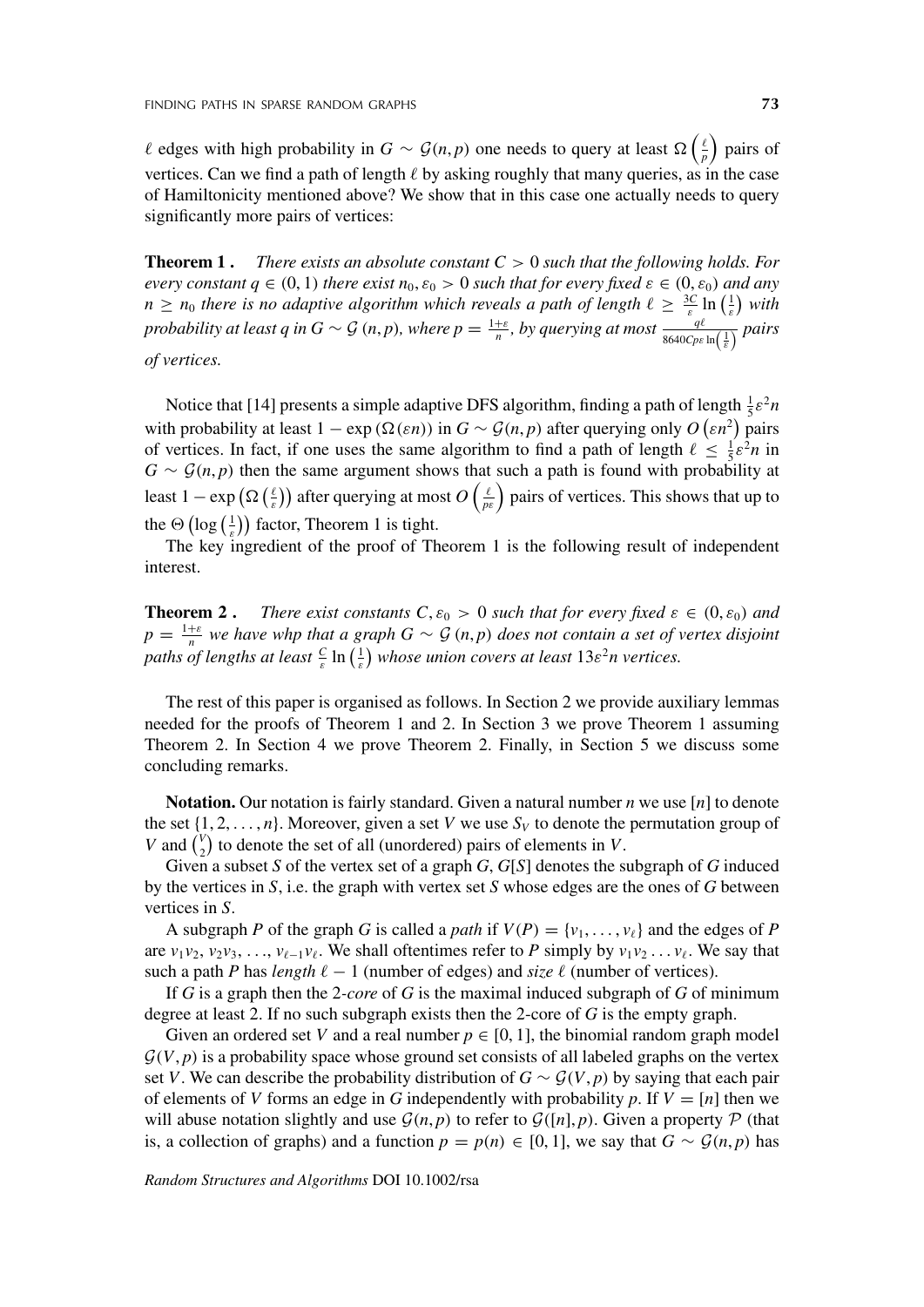P *with high probability* (or whp for brevity) if the probability that  $G \in \mathcal{P}$  tends to 1 as *n* tends to infinity.

# **2. AUXILIARY LEMMAS**

#### **2.1. Concentration Inequalities**

We need to employ standard bounds on large deviations of random variables. The following well-known lemma due to Chernoff (commonly known as the "Chernoff bound") provides a bound on the upper tail of the Binomial distribution (see e.g. [4, 11]).

**Lemma 1.** *Let*  $X \sim Bin(n, p)$  *and let*  $\mu = \mathbb{E}[X]$ *. Then*  $\Pr[X \geq (1 + a)\mu] < e^{-\frac{a^2\mu}{3}}$  *for*  $any\ 0 < a < \frac{3}{2}.$ 

The next lemma is a concentration inequality for the edge exposure martingale in  $\mathcal{G}(n, p)$ which follows easily from Theorem 7.4.3 of [4].

**Lemma 2.** Suppose X is a random variable in the probability space  $\mathcal{G}(n, p)$  such that |*X(G)* − *X(H)*| ≤ *C if G and H differ in one edge. Then*

$$
\Pr\left[|X - \mathbb{E}[X]| > C\alpha\sqrt{n^2p}\right] \le 2e^{-\frac{\alpha^2}{4}}
$$

*for any positive*  $\alpha < 2\sqrt{n^2p}$ .

# **2.2. Galton-Watson Trees and Paths**

A Galton-Watson tree is a random rooted tree, constructed recursively from the root where each node has a random number of children and these random numbers are independent copies of some random variable *ξ* taking values in {0, 1, 2, *...*}. We let T denote a (random) Galton-Watson tree. We view the children of each node as arriving in some random order, so that  $T$  is an ordered, or plane tree.

We consider the *conditioned Galton-Watson tree*  $T_t$ , which is the random tree  $T$  conditioned on having exactly *t* vertices. In symbols,  $T_t := (T | |T| = t)$ , where, for any tree *T*, |*T*| denotes its number of vertices.

For a rooted tree *T*, the *depth*  $h(v)$  of a vertex  $v$  is its distance to the root (in particular the root has depth 0). We define as usual the *height* of the rooted tree *T* by  $H(T) :=$  $max{h(v) : v \in T}$ . The following lemma which appears in [1] provides essentially optimal uniform sub-Gaussian upper tail bounds on  $\frac{H(T_t)}{\sqrt{t}}$  for every offspring distribution  $\xi$  with finite variance.

**Lemma 3.** *Suppose that*  $\mathbb{E}[\xi] = 1$  *and*  $0 < \text{Var}[\xi] < \infty$ *. Then there exist constants*  $C, c > 0$  (which may depend on  $\xi$ ) such that

$$
\Pr\left[H(\mathcal{T}_t)\geq h\right]\leq C\exp\left(-\frac{ch^2}{t}\right)
$$

*for all*  $h \geq 0$  *and*  $t \geq 1$ *.*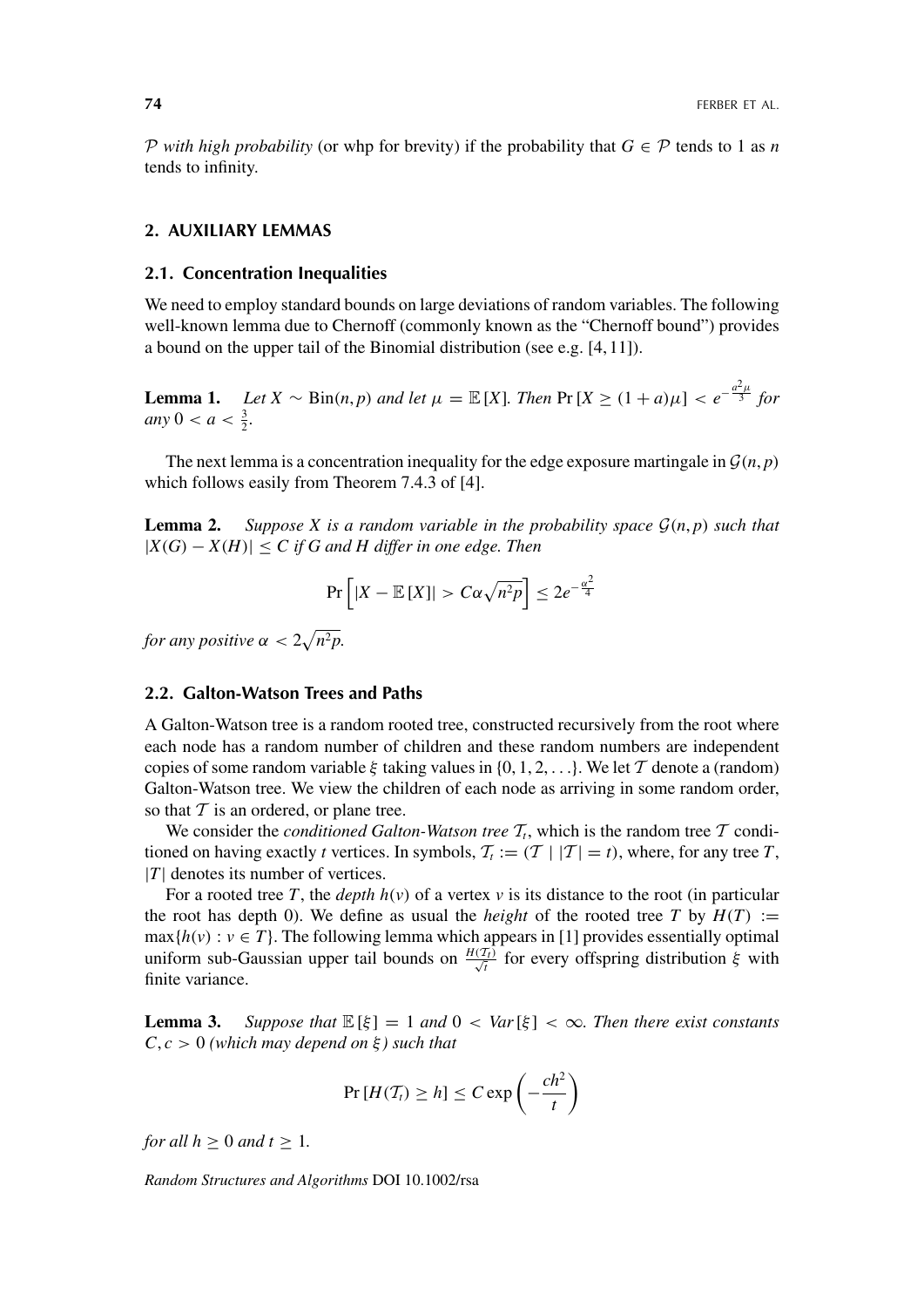As is well known, the distribution of the tree  $\mathcal{T}_t$  is not changed if  $\xi$  is replaced by another random variable *ξ* whose distribution is created from that of *ξ* by *tilting* or *conjugation* (see e.g. [13]): if for every  $k \ge 0$  we have  $Pr\left[\xi = k\right] = c'\mu^k Pr\left[\xi = k\right]$  for some  $\mu > 0$  and normalizing constant *c* . Thus, we see that Lemma 3 remains true for *ξ* ∼ Poisson*(μ)*, with  $\mu > 0$ , in which case the parameters *C*,  $c > 0$  are universal constants which do not depend on the parameter  $\mu$ . It is also well known (see e.g. Section 6.4 of [7]) that if  $\xi \sim \text{Poisson}(\mu)$ then  $T_t$  is distributed as a random rooted labelled tree, that is, a tree picked uniformly from the  $t^{t-1}$  trees on vertices  $\{1, 2, \ldots, t\}$  in which one vertex is declared to be the root. From this we obtain an estimate to be used by us later.

**Lemma 4.** *Given*  $0 \leq \ell \leq t$  *let*  $p_{i,\ell}$  *denote the proportion of (rooted) labeled trees on t vertices which contain a path of length at least*  $\ell$ *. There exist constants*  $C, \epsilon_0 > 0$  *such that for any*  $\varepsilon \in (0, \varepsilon_0)$  *if*  $\ell = \frac{C}{\varepsilon} \ln\left(\frac{1}{\varepsilon}\right)$  *and*  $t_0 = \frac{15}{\varepsilon^2} \ln\left(\frac{1}{\varepsilon}\right)$  *then* 

$$
\sum_{\ell \leq t \leq t_0} p_{t,\ell} \leq \varepsilon^3
$$

*Proof of Lemma 4.* It follows from Lemma 3 and the considerations above that there exist constants *C'*,  $c' > 0$  such that for every  $t \leq t_0$ :

$$
p_{t,\ell} \leq C' \exp\left(-\frac{c'\ell^2}{t}\right) \leq C' \exp\left(-\frac{c'\left(\frac{C}{\varepsilon}\ln\left(\frac{1}{\varepsilon}\right)\right)^2}{\frac{15}{\varepsilon^2}\ln\left(\frac{1}{\varepsilon}\right)}\right) = C' \varepsilon^{\frac{c'C^2}{15}}.
$$

Thus, if  $C > \sqrt{\frac{90}{c'}}$  and if  $\varepsilon_0$  is sufficiently small then we see that for any  $\varepsilon \in (0, \varepsilon_0)$  and for  $t \leq t_0$  we have  $p_{t,\ell} \leq \varepsilon^6$ . Using this we conclude that

$$
\sum_{\ell \leq t \leq t_0} p_{t,\ell} \leq \varepsilon^6 \cdot t_0 = 15\varepsilon^4 \ln\left(\frac{1}{\varepsilon}\right) \leq \varepsilon^3,
$$

provided  $\varepsilon_0$  is sufficiently small, as claimed.

The next lemma concerns the sizes of Poisson Galton-Watson trees which contain long paths.

**Lemma 5.** *For*  $\varepsilon > 0$  *let*  $0 < \mu < 1$  *be such that*  $\mu e^{-\mu} = (1 + \varepsilon)e^{-(1+\varepsilon)}$ *. Given*  $\ell \ge 1$ *consider a Poisson(μ)-Galton-Watson tree* T *and the random variable*

$$
T_{\ell} := \begin{cases} |T| & \text{if } T \text{ contains a path of length at least } \frac{\ell}{3} \\ 0 & \text{otherwise} \end{cases}
$$

*where*  $|T|$  *denotes the number of vertices of* T. Then there exist constants  $C, \varepsilon_0 > 0$  such *that for every*  $\varepsilon \in (0, \varepsilon_0)$  *and for*  $\ell = \frac{C}{\varepsilon} \ln\left(\frac{1}{\varepsilon}\right)$  *we have*  $\mathbb{E}[T_\ell] \leq 14\varepsilon^3$  *and Var*  $[T_\ell] \leq \frac{8}{\varepsilon^3}$ .

*Proof.* We have

$$
\mathbb{E}\left[T_{\ell}\right] = \mathbb{E}\left[\mathbb{E}\left[T_{\ell} \mid |\mathcal{T}|\right]\right] = \sum_{t \ge 1} \Pr\left[|\mathcal{T}| = t\right] \cdot \mathbb{E}\left[T_{\ell} \mid |\mathcal{T}| = t\right].\tag{1}
$$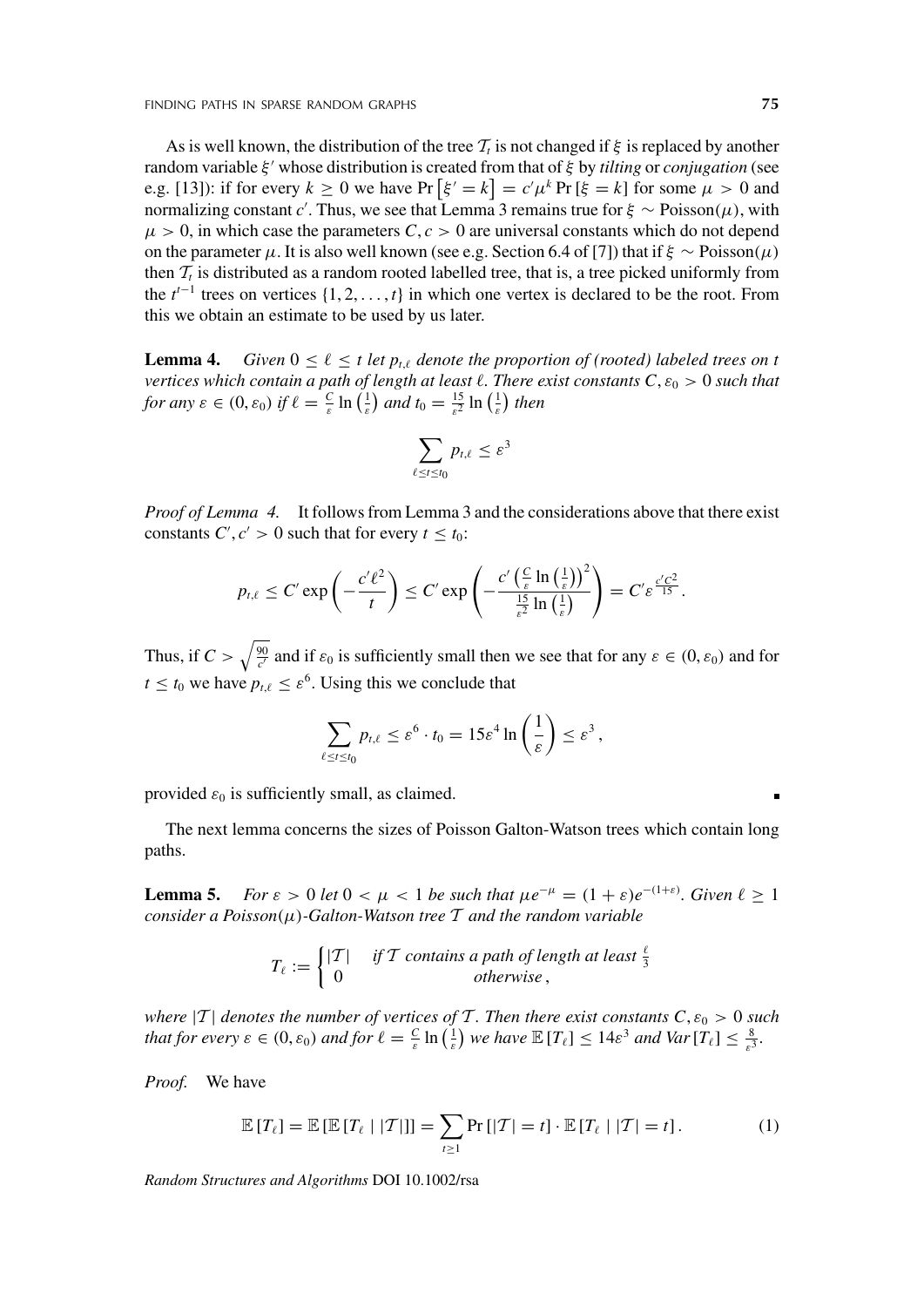It is well-known (see, e.g., Section 6.6 of [7]) that the size of the Poisson $(\mu)$ -Galton-Watson tree  $T$  follows a Borel $(\mu)$  distribution, namely,

$$
\Pr[|T| = t] = \frac{t^{t-1} (\mu e^{-\mu})'}{\mu \cdot t!}.
$$

Moreover, as discussed in the remarks that follow Lemma 3, if we condition a Poisson*(μ)*- Galton-Watson tree on it having exactly *t* vertices then it is identically distributed to a random rooted labelled tree on *t* vertices. Thus, it follows that  $\mathbb{E}[T_\ell | |T| = t]$  is equal to  $t \cdot p_{t,\frac{\ell}{3}}$ , where  $p_{t,\frac{\ell}{3}}$  denotes the proportion of rooted labeled trees on *t* vertices which contain a path of length at least  $\frac{\ell}{3}$ . Hence, setting  $t_0 := \frac{15}{\epsilon^2} \ln\left(\frac{1}{\epsilon}\right)$  with foresight, it follows from (1) that

$$
\mathbb{E}[T_{\ell}] = \sum_{t \ge 1} \frac{t^{t-1} (\mu e^{-\mu})^t}{\mu \cdot t!} \cdot t \cdot p_{t, \frac{\ell}{3}} \n\le \frac{1}{\mu} \sum_{t \ge \frac{\ell}{3}} \frac{t^t}{t!} \cdot (1 + \varepsilon)^t \cdot e^{-(1 + \varepsilon)t} \cdot p_{t, \frac{\ell}{3}} \n\le 2 \sum_{t \ge \frac{\ell}{3}} e^{-\frac{\varepsilon^2}{3}t} \cdot p_{t, \frac{\ell}{3}} \n\le 2 \cdot \left( \sum_{\frac{\ell}{3} \le t \le t_0} p_{t, \frac{\ell}{3}} + \sum_{t \ge t_0} e^{-\frac{\varepsilon^2}{3}t} \right),
$$
\n(2)

where in the second inequality we used the facts that  $\frac{t^t}{t!} \leq e^t$ , that  $1 + \varepsilon \leq e^{\varepsilon - \frac{\varepsilon^2}{3}}$  (which holds since the first terms of the Taylor series expansion of  $\ln(1 + \varepsilon)$  are  $\varepsilon - \frac{\varepsilon^2}{2}$  and that  $1 < 2$  provided  $\varepsilon$ , is chosen sufficiently small. By Lemma 4 there exist constants  $C_1 \varepsilon_2 > 0$  $\frac{1}{\mu} \leq 2$  provided  $\varepsilon_0$  is chosen sufficiently small. By Lemma 4 there exist constants  $C, \varepsilon_0 > 0$ such that the first sum in (2) is at most  $\varepsilon^3$ . Moreover, the second sum in (2) is

$$
\sum_{t \ge t_0} e^{-\frac{\varepsilon^2}{3}t} = e^{-\frac{\varepsilon^2}{3}t_0} \cdot \frac{1}{1 - e^{-\frac{\varepsilon^2}{3}}} \le \varepsilon^5 \cdot \frac{6}{\varepsilon^2} = 6\varepsilon^3,
$$
 (3)

where we used the fact that  $\frac{1}{1-e^{-x}} \leq \frac{2}{x}$  for  $x > 0$  sufficiently small (which holds since the first terms of the Taylor series expansion of  $e^{-x}$  are  $1 - x$ ). Thus, all in all, we conclude that there exist constants  $C, \varepsilon_0 > 0$  such that

$$
\mathbb{E}[T_{\ell}] \le 2 \cdot (\varepsilon^3 + 6\varepsilon^3) = 14\varepsilon^3
$$

as claimed. Since  $|T| \sim \text{Borel}(\mu)$  it follows that

$$
\text{Var}\left[T_{\ell}\right] \leq \mathbb{E}\left[T_{\ell}^{2}\right] \leq \mathbb{E}\left[|\mathcal{T}|^{2}\right] = \frac{1}{(1-\mu)^{3}}.
$$

If  $\mu \leq 1 - \frac{\varepsilon}{2}$  then we can conclude that Var  $[T_{\ell}] \leq \frac{8}{\varepsilon^3}$ , finishing the proof.

It suffices then to show that  $\mu \leq 1 - \frac{\varepsilon}{2}$  provided  $\varepsilon_0$  is chosen small enough. This is an immediate consequence of the fairly standard estimate in the theory of random graphs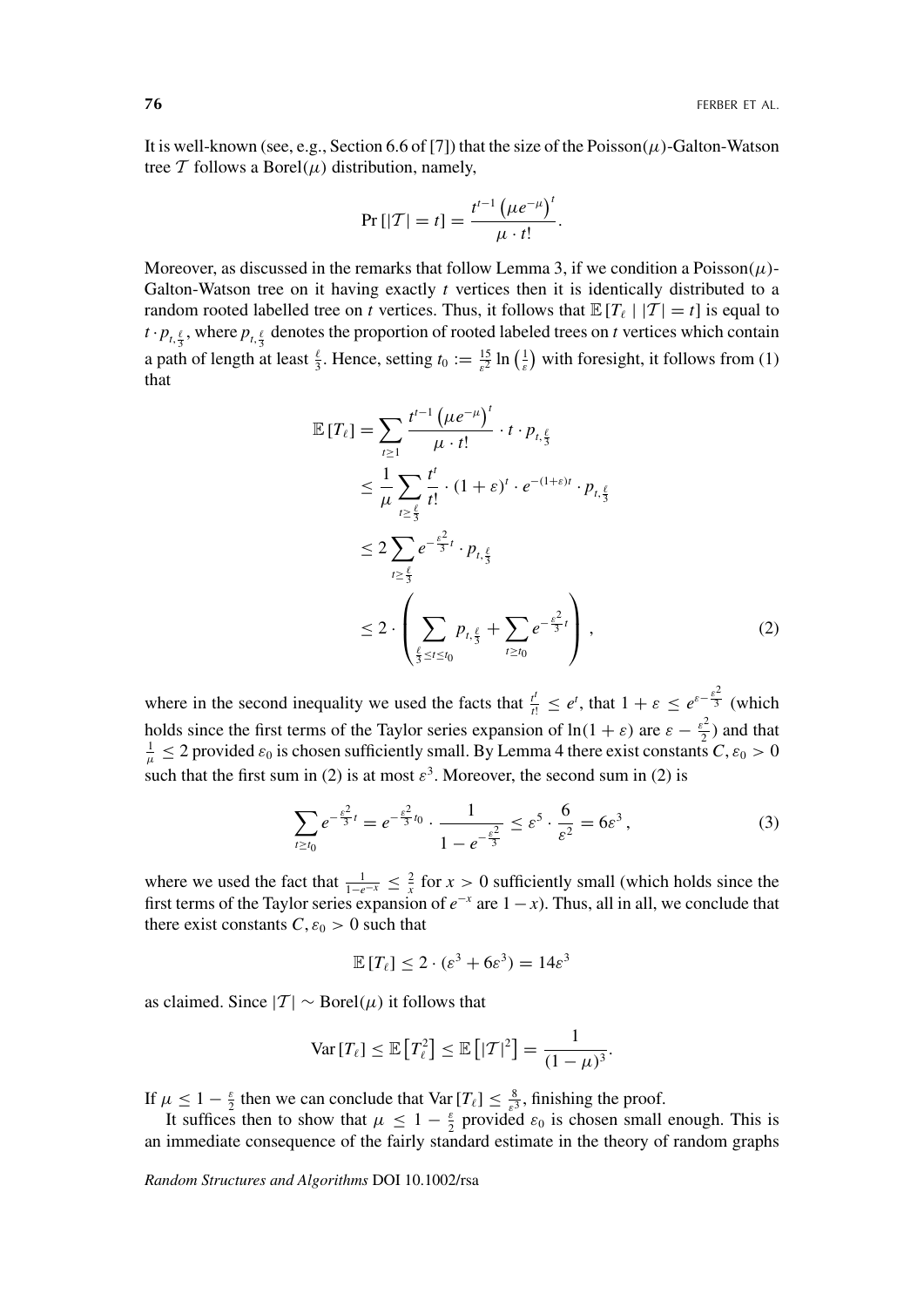that  $\mu = 1 - \varepsilon + O(\varepsilon^2)$  as  $\varepsilon \to 0$  (see, e.g. p. 140 of [6]). For the sake of completeness we provide a brief sketch here. Recall that  $\mu \in (0,1)$  is defined as being the solution to  $\mu e^{-\mu} = (1 + \varepsilon)e^{-(1+\varepsilon)}$ . Let  $f : \mathbb{R} \to \mathbb{R}$  denote the function  $f(x) = xe^{-x}$ . Note that  $f'(x) = (1 - x)e^{-x}$ , which is strictly positive for  $x \in (0, 1)$ . This implies that *f* is strictly increasing in (0, 1) and so, in order to show that  $\mu \leq 1 - \frac{\varepsilon}{2}$ , it is enough to show that  $f(1 - \frac{\varepsilon}{2}) \ge (1 + \varepsilon)e^{-(1+\varepsilon)} = f(\mu)$ , provided  $\varepsilon > 0$  is small enough. Note that:

$$
f\left(1-\frac{\varepsilon}{2}\right) = \left(1-\frac{\varepsilon}{2}\right)e^{-\left(1-\frac{\varepsilon}{2}\right)} \ge (1+\varepsilon)e^{-\left(1+\varepsilon\right)} \Leftrightarrow \left(1-\frac{\varepsilon}{2}\right)e^{\frac{3\varepsilon}{2}} \ge 1+\varepsilon
$$

Since  $e^x = \sum_{n=0}^{\infty} \frac{x^n}{n!} \ge 1 + x + \frac{x^2}{2}$  for  $x \ge 0$ , it follows that:

$$
\left(1-\frac{\varepsilon}{2}\right)e^{\frac{3\varepsilon}{2}} \ge \left(1-\frac{\varepsilon}{2}\right)\left(1+\frac{3\varepsilon}{2}+\frac{\left(\frac{3\varepsilon}{2}\right)^2}{2}\right) = 1+\varepsilon+\frac{3\varepsilon^2}{8}-\frac{9\varepsilon^3}{16}.
$$

The latter is at least  $1 + \varepsilon$ , if  $\varepsilon > 0$  is small enough. Thus, we conclude that  $\mu \leq 1 - \frac{\varepsilon}{2}$ , as claimed.

**Lemma 6.** *Let*  $P = (V, E)$  *be a path of length*  $\ell$  *and*  $B \subseteq E$  *a set of size*  $|B| \le \alpha \ell$ *, where*  $\alpha \geq \frac{1}{\ell}$ *. Let Q denote the graph obtained from P by deleting all the edges in B. Then there exist vertex disjoint subpaths*  ${Q^j}_{j \in J}$  *of*  $Q$  *such that each*  $Q^j$  *has length at least*  $\frac{1}{3\alpha}$  *and the subpaths*  $\{Q^i\}_{i\in J}$  *cover at least*  $\left(\frac{1}{3} - \alpha\right)\ell$  *vertices of V*.

*Proof of Lemma 6.* Since *P* is a path, *Q* consists of a union of vertex disjoint paths  $\{Q^i\}_{j\in[k]}$ for some  $k \leq |B| + 1 \leq \alpha \ell + 1$ . Denoting by  $\ell_j$  the length of the path  $Q^j$  for  $j \in [k]$ , note that

$$
\sum_{j\in[k]}\ell_j = \ell - |B| \ge (1 - \alpha)\ell. \tag{4}
$$

Moreover, setting  $J := \{j \in [k] : \ell_j \ge \frac{1}{3\alpha}\}\$  we see that

$$
\sum_{j \notin J} \ell_j \le k \cdot \frac{1}{3\alpha} \le \frac{1}{3} \ell + \frac{1}{3\alpha} \le \frac{2}{3} \ell. \tag{5}
$$

Putting (4) and (5) together we get that

$$
\sum_{j\in J}\ell_j\geq \left(\frac{1}{3}-\alpha\right)\ell.
$$

Thus, it follows that the paths  ${Q<sup>j</sup>}_{j \in J}$  satisfy the desired conditions.

#### **2.3. Properties of Random Graphs**

The next lemma provides bounds on the sizes of the largest and second largest connected components of  $G \sim \mathcal{G}(n, p)$  as well as the size of its 2-core when  $p = \frac{1+\varepsilon}{n}$ , where  $\varepsilon > 0$  is a small constant. This lemma is a simple consequence of Theorem 5.4 of [11] and Theorem 3 of [15].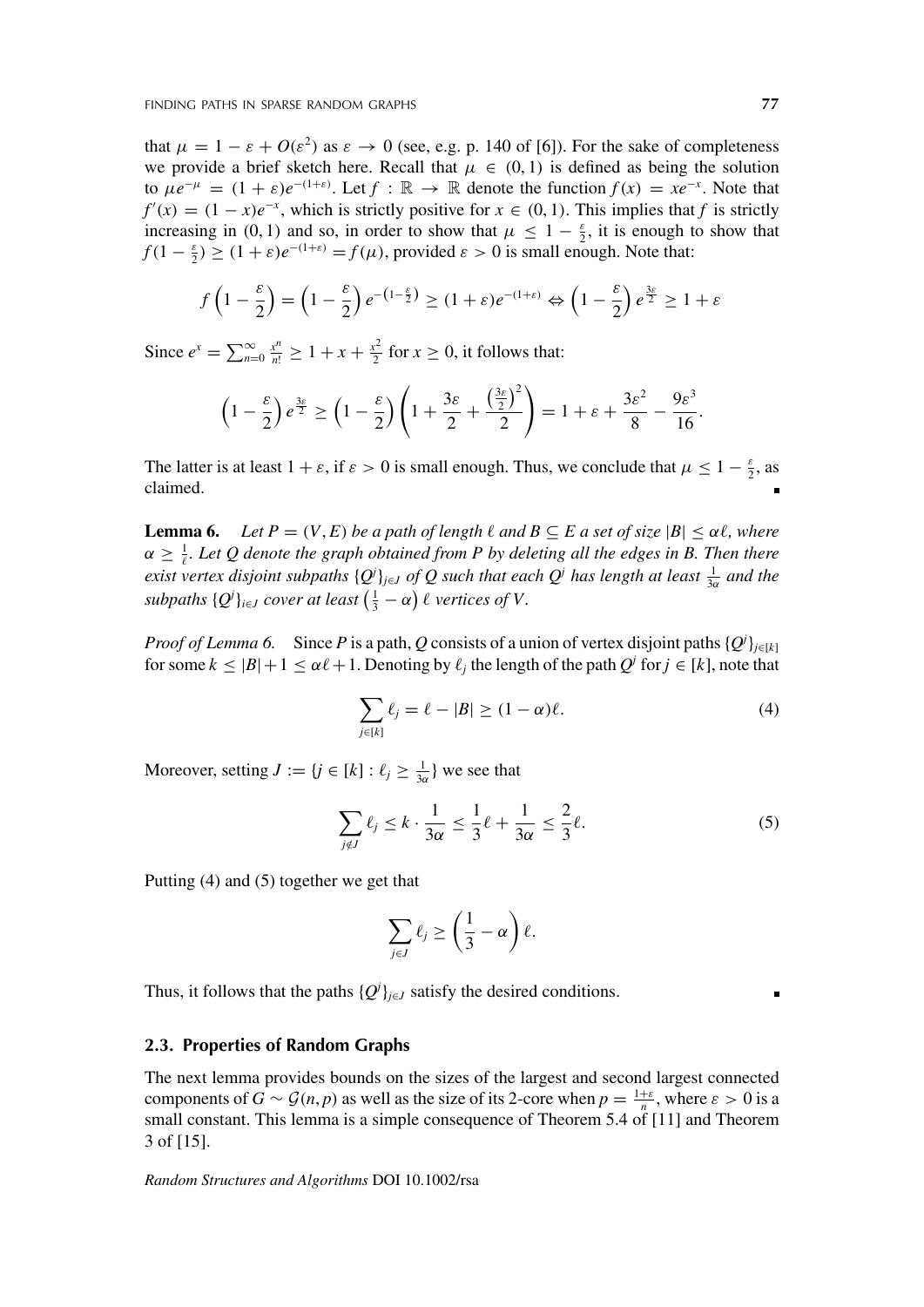**Lemma 7.** *Let*  $p = \frac{1+\varepsilon}{n}$  *where*  $\varepsilon > 0$  *is a constant. Then there exists a constant*  $\varepsilon_0 > 0$ *such that for every*  $\varepsilon \in (0, \varepsilon_0)$  *the following holds whp for*  $G \sim \mathcal{G}(n, p)$ *:* 

- *(a) the largest connected component of G has between εn and* 3*εn vertices.*
- *(b) the second largest connected component of G has at most*  $\frac{20}{\varepsilon^2}$  ln *n* vertices.
- *(c) the* 2*-core of the largest connected component of G has at most* 2*ε*<sup>2</sup>*n vertices.*

In [8], Ding, Lubetzky and Peres established a complete characterization of the structure of the giant component  $C_1$  of  $G \sim \mathcal{G}(n, p)$  in the strictly supercritical regime  $(p = \frac{1+\varepsilon}{n}$  with  $\varepsilon > 0$  constant). This was achieved by offering a tractable contiguous model  $\tilde{C}_1$ , i.e. a model such that every graph property that is satisfied by  $\tilde{C}_1$  whp is also satisfied by  $\mathcal{C}_1$  whp. In their model,  $\tilde{C}_1$  consists of a 2-core  $\tilde{C}_1^{(2)}$  where one attaches to each vertex of  $\tilde{C}_1^{(2)}$  one independent Poisson( $\mu$ )-Galton-Watson tree (where  $0 < \mu < 1$  is such that  $\mu e^{-\mu} = (1 + \varepsilon)e^{-(1+\varepsilon)}$ ). In light of this, any graph property that is satisfied whp by the disjoint union of  $|\tilde{C}_1^{(2)}|$ independent Poisson( $\mu$ )-Galton-Watson trees must also be satisfied whp by  $C_1 \setminus C_1^{(2)}$ , the graph obtained from the giant component  $C_1$  by removing the edges of its 2-core  $C_1^{(2)}$ . As one would expect, the random variable  $|\tilde{C}_1^{(2)}|$  is tightly concentrated around its expectation, which agrees with the expected size of the 2-core  $C_1^{(2)}$  of  $C_1$ . By *(c)* of Lemma 7 this at most  $2\varepsilon^2 n$ . The next technical lemma which will be useful in the proof of Theorem 2 follows from the considerations above.

**Lemma 8.** *Let*  $C_1$  *denote the largest connected component of*  $G \sim \mathcal{G}(n, p)$  *for*  $p = \frac{1+\varepsilon}{n}$ *, where*  $\varepsilon > 0$  *is fixed, let*  $C_1^{(2)}$  *denote its* 2*-core and let*  $C_1 \setminus C_1^{(2)}$  *denote the graph obtained from*  $C_1$  *by removing the edges in*  $C_1^{(2)}$ *. Let*  $0 < \mu < 1$  *be such that*  $\mu e^{-\mu} = (1 + \varepsilon)e^{-(1+\varepsilon)}$ *and consider*  $2\varepsilon^2 n$  *independent Poisson*( $\mu$ )*-Galton-Watson trees*  $T_1, \ldots, T_{2\varepsilon^2 n}$ *. Then, for every*  $\ell$  and m (which might depend on n) if whp the disjoint union of  $T_1, \ldots, T_{2\epsilon^2 n}$  does not *contain a set of vertex disjoint paths of length at least covering at least m vertices then the same holds whp for*  $C_1 \setminus C_1^{(2)}$ .

#### **3. PROOF OF THEOREM 1**

We start this section by repeating the statement of Theorem 1 for the reader's convenience.

**Theorem 1.** *There exists an absolute constant C >* 0 *such that the following holds. For every constant*  $q \in (0, 1)$  *there exist*  $n_0, \varepsilon_0 > 0$  *such that for every fixed*  $\varepsilon \in (0, \varepsilon_0)$  *and any n*  $\geq$  *n*<sub>0</sub> *there is no adaptive algorithm which reveals a path of length*  $\ell \geq \frac{3C}{\varepsilon} \ln\left(\frac{1}{\varepsilon}\right)$  with *probability at least q in G*  $\sim$  G  $(n, p)$ *, where*  $p = \frac{1+\varepsilon}{n}$ *, by querying at most*  $\frac{q\ell}{8640Cpc \ln\left(\frac{1}{\varepsilon}\right)}$  pairs *of vertices.*

*Proof of Theorem 1.* Suppose Alg is an adaptive algorithm which with probability at least *q* finds a path of length  $\ell$  in  $G \sim \mathcal{G}(n, p)$ , where  $p = \frac{1+\varepsilon}{n}$ , after querying at most  $\frac{q\ell}{8640Cpc \ln\left(\frac{1}{\varepsilon}\right)}$ pairs of vertices. We consider implicitly that Alg takes an *ordered* vertex set as part of its input. We shall assume henceforth that  $n, C > 0$  are sufficiently large and  $\varepsilon > 0$  is sufficiently small in order to obtain a contradiction. Note that, by restricting Alg to a set of *n* vertices, we get an algorithm which for any  $n' \ge n$  with probability at least *q* finds in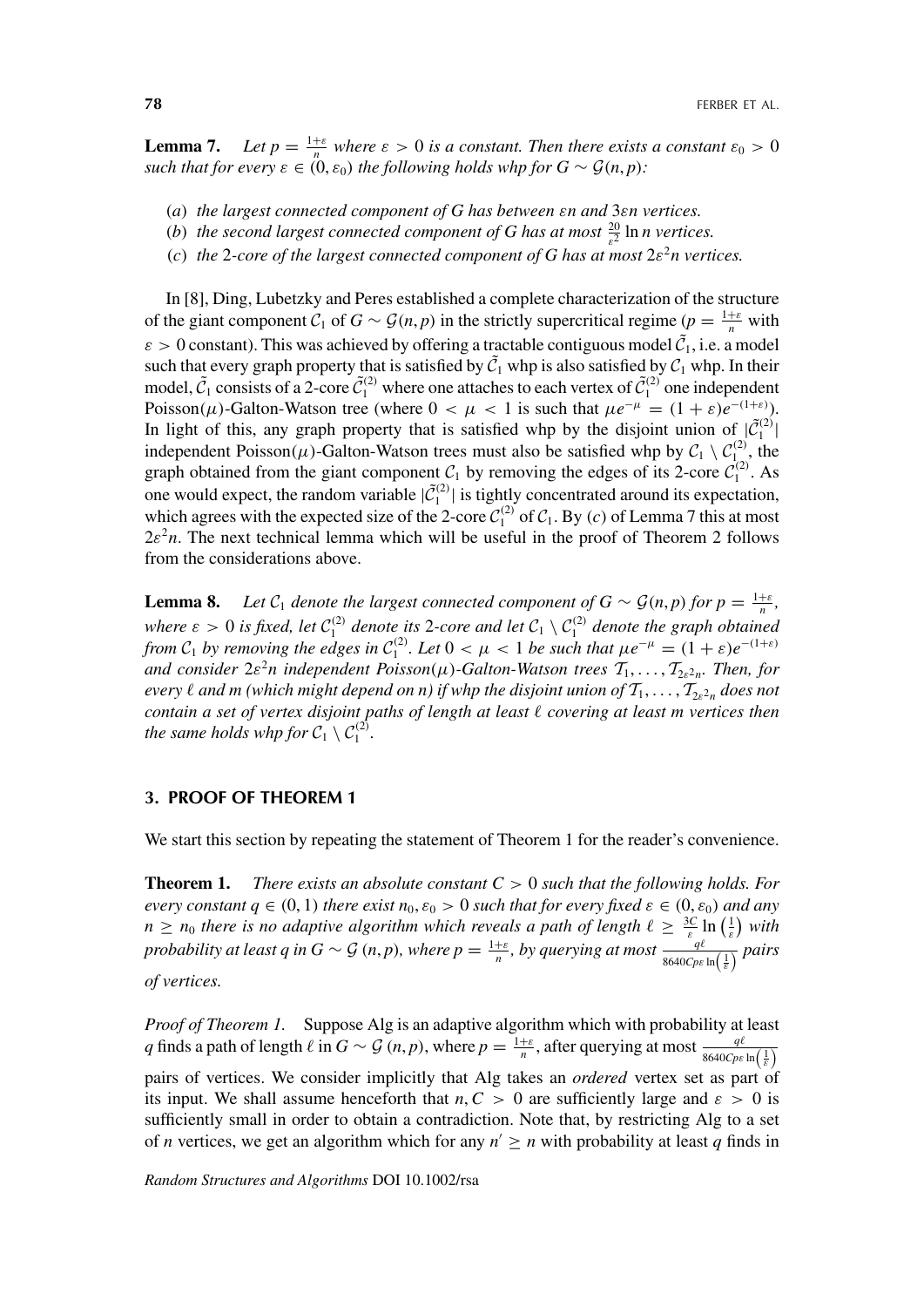$G' \sim \mathcal{G}(n', p)$  a path of length  $\ell$  after querying at most  $\frac{q\ell}{8640Cp\epsilon \ln\left(\frac{1}{\epsilon}\right)}$  pairs of vertices. We shall abuse notation slightly and call Alg to all these algorithms.

Define  $n' := \left(1 + \frac{720\varepsilon^2}{q}\right)n$ ,  $V_0 := [n'], I_0 := \emptyset$  and  $s := \frac{720\varepsilon^2 n}{q(\ell+1)}$ . For  $i = 1, ..., s$  do the following:

• Apply Alg to  $G_{i-1} \sim \mathcal{G}(V_{i-1}, p)$ , where the vertices in  $V_{i-1}$  are permuted according to a permutation  $\pi_i \in S_{V_{i-1}}$  chosen uniformly at random. Let  $L_i$  be the graph of all pairs of vertices queried and let  $K_i \subseteq L_i$  be the graph of edges present. By the algorithm we know that  $L_i$  has at most  $\frac{q\ell}{8640Cp\epsilon \ln\left(\frac{1}{\epsilon}\right)}$  edges. If  $K_i$  contains a path of length  $\ell$  then let *P<sub>i</sub>* be one such path, define  $V_i := V_{i-1} \setminus V(P_i)$  and set  $I_i := I_{i-1} \cup \{i\}$ . Otherwise, set  $V_i := V_{i-1}$  and  $I_i := I_{i-1}$ .

Observe that  $|V_s| \ge n' - (\ell + 1)s = \left(1 + \frac{720\varepsilon^2}{q}\right)n - \frac{720\varepsilon^2}{q}n = n$  and so we can indeed apply Alg to  $V_{i-1}$  for any  $i \in [s]$ . We define a random graph *H* with vertex set  $V_0$  in the following way. For every pair of vertices  $\{u, v\} \subseteq V_0$  if  $\{u, v\} \in E(L_i)$  for some  $i \in [s]$  then let *i*<sub>0</sub> be the smallest such index and set  $\{u, v\}$  as an edge of *H* if and only if  $\{u, v\} \in E(K_{i_0})$ . Consider all the other pairs  $\{u, v\} \subseteq V_0$  as non-edges of *H*. From the procedure above it follows that for every  $\{u, v\} \subseteq V_0$  we have independently that

$$
\Pr\left[\{u,v\}\in E(H)\right]\leq p=\frac{1+\varepsilon}{n}=\frac{1+\varepsilon}{n'}\cdot\frac{n'}{n}=\frac{(1+\varepsilon)\left(1+\frac{720\varepsilon^2}{q}\right)}{n'}\leq\frac{1+2\varepsilon}{n'},
$$

provided  $\varepsilon \leq \frac{q}{1440}$ . Thus, the graph *H* can be viewed as a subgraph of a graph sampled from  $\mathcal{G}(n', \frac{1+2\varepsilon}{n'})$ . In particular, if with probability at least  $\frac{q^2}{4}$  the graph *H* contains a set of vertex disjoint paths of length at least  $\frac{C}{\varepsilon} \ln \left( \frac{1}{\varepsilon} \right)$  which cover at least  $52\varepsilon^2 n'$  vertices then the same must also hold with probability at least  $\frac{q^2}{4}$  in  $\mathcal{G}(n', \frac{1+2\varepsilon}{n'})$ . However, this would contradict Theorem 2 and so it suffices to prove the following claim:

**Claim .** With probability at least  $\frac{q^2}{4}$  the graph H contains a set of vertex disjoint paths of *length at least*  $\frac{c}{\varepsilon} \ln \left( \frac{1}{\varepsilon} \right)$  which cover at least  $52\varepsilon^2 n'$  vertices of  $V_0$ .

Define for each  $i \in I_s$  the graph  $H_i$  with vertex set  $V_{i-1}$  and edge set  $\left(\bigcup_{j=1}^{i-1} E(L_j)\right) \cap \binom{V_{i-1}}{2}$ and note that

$$
|E(H_i)| \leq s \cdot \frac{q\ell}{8640Cp\varepsilon \ln\left(\frac{1}{\varepsilon}\right)} \leq \frac{\varepsilon n^2}{12C\ln\left(\frac{1}{\varepsilon}\right)(1+\varepsilon)} \leq \frac{\varepsilon}{6C\ln\left(\frac{1}{\varepsilon}\right)} \cdot \binom{|V_{i-1}|}{2}.\tag{6}
$$

Observe that for each  $i \in I_s$  the set  $V_{i-1} \setminus V_i$  consists of the vertex set of a path  $P_i$  in the graph  $K_i$ . For each such *i* set  $B_i := E(P_i) \cap E(H_i)$  and let  $Q_i$  denote the graph obtained from *P<sub>i</sub>* by deleting all the edges in *B<sub>i</sub>*. Note crucially that  $E(Q_i) \subseteq E(H)$  and that the graphs  ${Q_i}_{i \in I_s}$  are vertex disjoint.

Consider now the set  $I := \left\{ i \in I_s : |B_i| \leq \frac{\varepsilon}{3C \ln(\frac{1}{\varepsilon})} \ell \right\}$ . By Lemma 6 it follows that for any  $i \in I$  there exist vertex disjoint subpaths  $\{Q_i^j\}_{j \in J_i}$  of  $Q_i$  each of length at least  $\frac{C}{\varepsilon} \ln\left(\frac{1}{\varepsilon}\right)$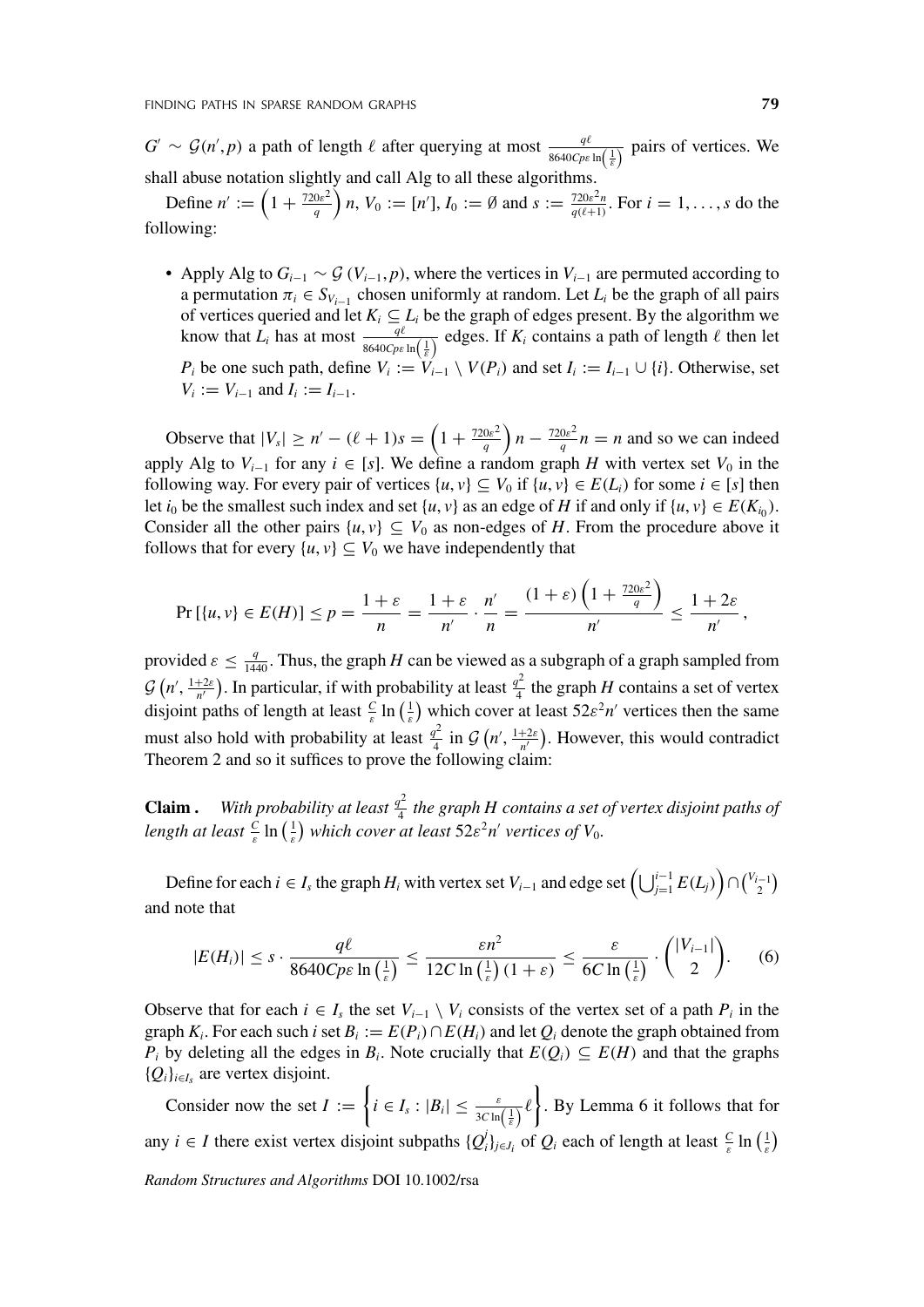**80 BO FERBER ET AL.** 

which cover at least  $\left(\frac{1}{3} - \frac{\varepsilon}{3C \ln(\frac{1}{\varepsilon})}\right)$  $\left\{ \ell \geq \frac{1}{4}(\ell+1) \text{ vertices of } V(Q_i) \right\}$ . Thus, if  $|I| \geq \frac{1}{3}sq$  then  ${Q_i^j}_{i \in I, j \in J_i}$  forms a collection of vertex disjoint paths in *H* of length at least  $\frac{C}{\varepsilon}$  ln  $(\frac{1}{\varepsilon})$  which cover at least  $\frac{1}{4}(\ell+1) \cdot \frac{1}{3}sq = 60\varepsilon^2 n \ge 52\varepsilon^2 n'$  vertices of  $V_0$ . It suffices to show then that with probability at least  $\frac{q^2}{4}$  we have  $|I| \ge \frac{1}{3}sq$ .

Let  $I' := [s] \setminus I$  and note that for every  $i \in [s]$  we have

$$
\Pr\left[i \in I'\right] = \Pr\left[i \notin I_s\right] + \Pr\left[i \in I' \mid i \in I_s\right] \cdot \Pr\left[i \in I_s\right].\tag{7}
$$

It is clear from the procedure above that for each  $i \in [s]$  we have Pr  $[i \in I_s] \geq q$ . Note also crucially that, provided  $i \in I_s$ , the path  $P_i$  is a randomly mapped path of length  $\ell$ on the vertex set *Vi*−1. Indeed, this happens because before the *i*-th application of Alg we permuted the vertices of  $V_{i-1}$  according to a permutation  $\pi_i \in S_{V_{i-1}}$  chosen uniformly at random. Thus, by conditioning on the event that  $i \in I_s$ , on any possible graph  $H_i$  satisfying (6) and on the path  $\pi_i^{-1}(P_i)$ , we have for any  $e \in E(\pi_i^{-1}(P_i))$ :

$$
\Pr\left[\pi_i(e) \in E(H_i)\right] \leq \frac{\varepsilon}{6C \ln\left(\frac{1}{\varepsilon}\right)},
$$

and so, by linearity of expectation it follows that:

$$
\mathbb{E}\left[|E(P_i) \cap E(H_i)|\right] \leq \frac{\varepsilon}{6C \ln\left(\frac{1}{\varepsilon}\right)} \ell.
$$

Thus, by Markov's inequality (see, e.g., [4]) we get that

$$
\Pr\left[i \in I' \mid i \in I_s\right] \leq \frac{1}{2},
$$

and so by Eq. (7) we see that for any  $i \in [s]$  we have Pr  $[i \in I'] \leq 1 - \frac{1}{2}$  Pr $[i \in I_s] \leq 1 - \frac{q}{2}$ . It follows then by linearity of expectation that  $\mathbb{E}[|I'|] \leq s(1 - \frac{q}{2})$ . Hence, again by Markov's inequality we conclude that

$$
\Pr\left[|I'|\geq \frac{s}{1+\frac{q}{2}}\right] \leq 1-\frac{q^2}{4} \text{ , which implies } \frac{q^2}{4}\leq \Pr\left[|I|\geq \frac{sq}{2+q}\right] \leq \Pr\left[|I|\geq \frac{sq}{3}\right].
$$

This completes the proof.

#### **4. PROOF OF THEOREM 2**

**Theorem 2.** *There exist constants C*,  $\varepsilon_0 > 0$  *such that for every fixed*  $\varepsilon \in (0, \varepsilon_0)$  *we have whp that*  $G \sim \mathcal{G}(n, \frac{1+\varepsilon}{n})$  does not contain a set of vertex disjoint paths of lengths at least  $\frac{c}{\varepsilon}$  ln  $\left(\frac{1}{\varepsilon}\right)$  whose union covers at least  $13\varepsilon^2 n$  vertices.

*Proof of Theorem 2.* Let  $G \sim \mathcal{G}(n, p)$  where  $p = \frac{1+\varepsilon}{n}$ . Let  $\mathcal{C}_1$  denote the largest connected component of *G*, let  $C_1^{(2)}$  denote the 2-core of  $C_1$  and let  $C_1 \setminus C_1^{(2)}$  denote the graph obtained from  $C_1$  by deleting the edges in  $C_1^{(2)}$ . For  $\ell \ge 1$  consider the following random variables: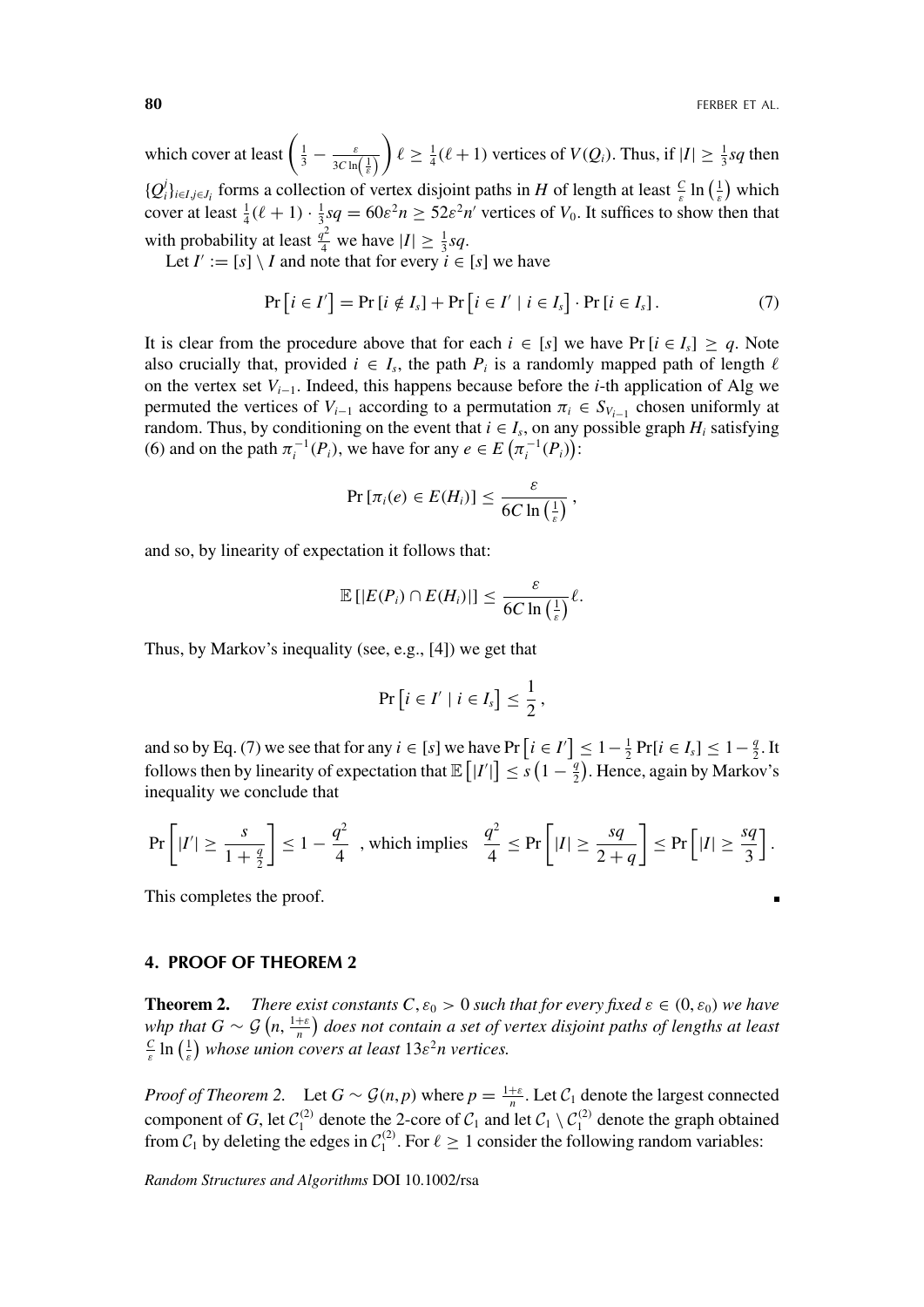- $X_{\ell}$  = number of vertices which belong to connected components of *G* of size at most  $\frac{20}{2}$  ln *n* containing a path of length at least  $\ell$ .
- $\dot{Y}_\ell$  = maximum number of vertices covered by vertex disjoint paths of length at least  $\ell$  in  $C_1$ .
- $Z_{\ell}$  = maximum number of vertices covered by vertex disjoint paths of length at least  $\frac{\ell}{3}$  in  $\mathcal{C}_1 \setminus \mathcal{C}_1^{(2)}$ .

By (*b*) of Lemma 7 it follows that whp  $X_{\ell} + Y_{\ell}$  is an upper bound on the maximum number of vertices of *G* covered by vertex disjoint paths of length at least  $\ell$ . Note that we may assume that all the paths considered have size at most  $2\ell$  by splitting larger paths into several paths of length at least  $\ell$ . Moreover, if *P* is a path of length at least  $\ell$  in  $C_1$  then, since  $C_1 \setminus C_1^{(2)}$  consists of a disjoint union of trees, there must exist a subpath *P'* of the path *P* with at least  $\frac{|P|}{3} \ge \frac{\ell}{3}$  vertices which lies in  $C_1^{(2)}$  or in  $C_1 \setminus C_1^{(2)}$ . Since  $|P| \le 6|P'|$  it follows that  $Y_{\ell} \leq 6|\mathcal{C}_1^{(2)}| + 6Z_{\ell}$ .

By (c) of Lemma 7 we know that whp  $|C_1^{(2)}| \le 2\varepsilon^2 n$ , provided  $\varepsilon_0$  is chosen small enough. It suffices then to show that there exist constants  $C, \varepsilon_0 > 0$  such that for every fixed  $\varepsilon \in (0, \varepsilon_0)$  and for  $\ell := \frac{C}{\varepsilon} \ln\left(\frac{1}{\varepsilon}\right)$  we have whp that

$$
X_{\ell} < \varepsilon^3 n \quad \text{and} \quad Z_{\ell} < 29\varepsilon^5 n.
$$

since in that case we have whp that the maximum number of vertices of *G* covered by vertex disjoint paths of length at least  $\ell$  is at most

$$
X_{\ell} + Y_{\ell} \le X_{\ell} + 6|\mathcal{C}_1^{(2)}| + 6Z_{\ell} < \varepsilon^3 n + 6 \cdot 2\varepsilon^2 n + 6 \cdot 29\varepsilon^5 n \le 13\varepsilon^2 n.
$$

provided  $\varepsilon_0$  is chosen sufficiently small. Lemmas 9 and 10 complete the proof.

**Lemma 9.** *There exist constants*  $C, \varepsilon_0 > 0$  *such that for every fixed*  $\varepsilon \in (0, \varepsilon_0)$  *and for*  $\ell := \frac{c}{\varepsilon} \ln \left( \frac{1}{\varepsilon} \right)$  we have  $X_{\ell} < \varepsilon^3 n$  whp.

*Proof of Lemma 9.* Given a set  $S \subseteq [n]$  of size *t*, let  $S_{\ell}(S)$  (resp.  $T_{\ell}(S)$ ) denote the set of possible connected graphs (resp. spanning trees) on the vertex set *S* which contain a path of length at least  $\ell$ . Let  $X_S$  denote the indicator random variable of the event that  $G[S] \in \mathcal{S}_{\ell}(S)$ and that there are no edges in *G* between *S* and  $[n] \setminus S$ . Note that  $G[S] \in S_{\ell}(S)$  if and only if there exists  $T \in \mathcal{T}_{\ell}(S)$  such that  $T \subseteq G[S]$ . Thus, by the union bound we have

$$
\mathbb{E}\left[X_{S}\right] \leq |\mathcal{T}_{\ell}(S)| \cdot p^{t-1} \cdot (1-p)^{t(n-t)} \tag{8}
$$

where the first term accounts for taking a union bound over all  $T \in \mathcal{T}_{\ell}(S)$ , the second term accounts for the probability that the edges in  $T$  are present in  $G[S]$  and the last term accounts for the probability that none of the edges between *S* and  $[n] \setminus S$  are present in *G*. Note that  $|T_{\ell}(S)|$  does not depend on the set *S* and is equal to the number of labeled trees on *t* vertices which contain a path of length at least  $\ell$ . More specifically, if  $p_{i,\ell}$  denotes the proportion of labeled trees on *t* vertices which contain a path of length at least  $\ell$ , then  $|\mathcal{T}_{\ell}(S)| = p_{t,\ell} \cdot t^{t-2}$ . Observe now that the random variable  $X_{\ell}$  satisfies the following:

$$
X_{\ell} \leq \sum_{t=\ell}^{\frac{20}{c^2} \ln n} \sum_{S \in \binom{[n]}{\ell}} t \cdot X_S.
$$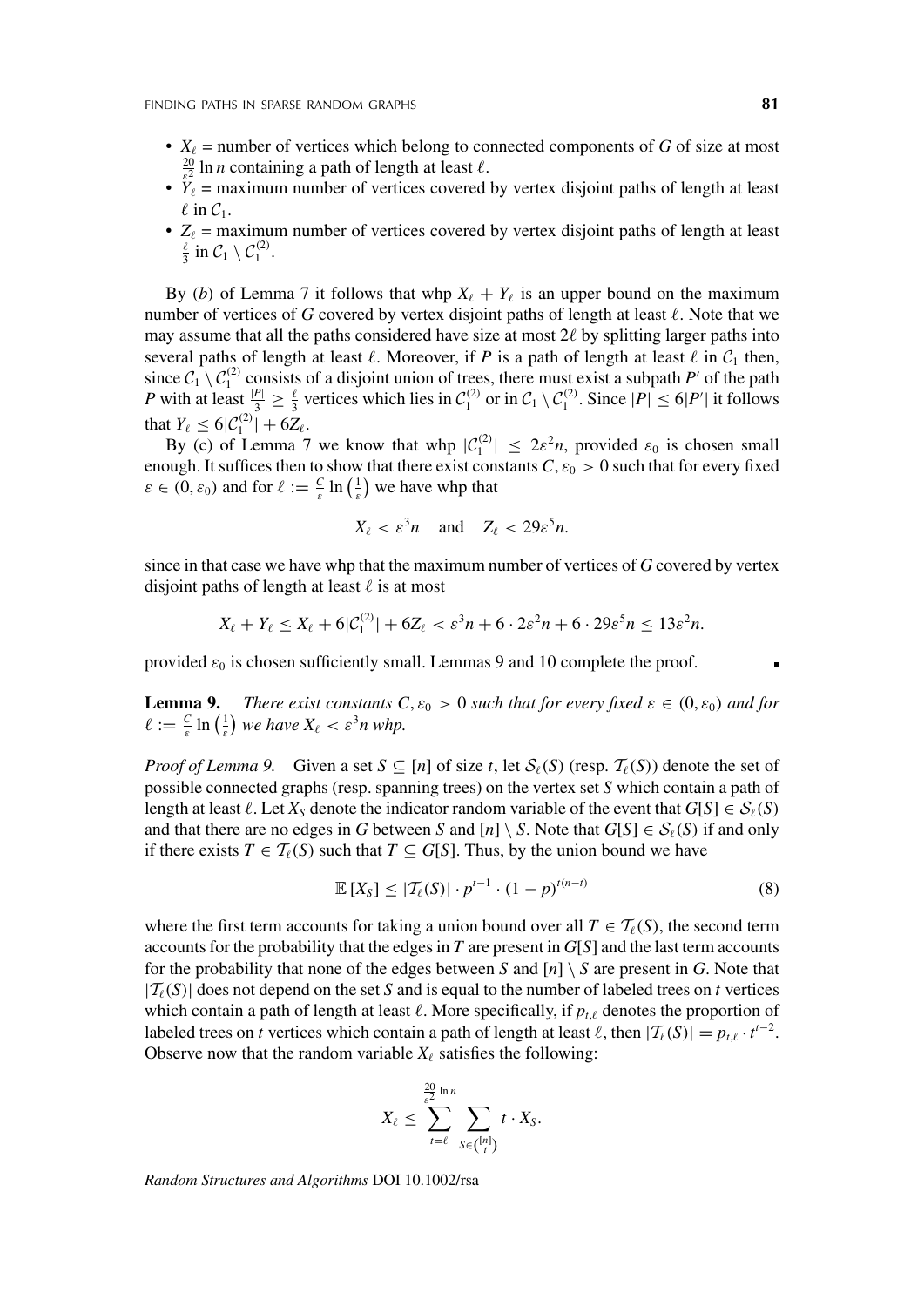We claim that for  $\ell := \frac{C}{\varepsilon} \ln\left(\frac{1}{\varepsilon}\right)$ , where  $C > 0$  is a large constant, and for some constant  $\varepsilon_0 > 0$ , if  $\varepsilon \in (0, \varepsilon_0)$  is fixed then Pr  $\left[X_\ell \geq \varepsilon^3 n\right] = o(1)$ . To prove this claim we start by estimating  $\mathbb{E}[X_{\ell}]$ . Setting  $t_0 := \frac{15}{\varepsilon^2} \ln\left(\frac{1}{\varepsilon}\right)$ , we have by the linearity of expectation and by (8) that if  $\varepsilon_0$  is sufficiently small then:

$$
\mathbb{E}[X_{\ell}] \leq \sum_{t=\ell}^{\frac{20}{\epsilon^2} \ln n} t \cdot {n \choose t} \cdot p_{t,\ell} \cdot t^{t-2} \cdot p^{t-1} \cdot (1-p)^{t(n-t)} \n\leq \sum_{t=\ell}^{\frac{20}{\epsilon^2} \ln n} t \cdot \left(\frac{en}{t}\right)^t \cdot p_{t,\ell} \cdot t^{t-2} \cdot \left(\frac{1+\epsilon}{n}\right)^{t-1} \left(1 - \frac{1+\epsilon}{n}\right)^{t(n-t)} \n\leq \sum_{t=\ell}^{\frac{20}{\epsilon^2} \ln n} e^t \cdot t^{-1} \cdot n \cdot p_{t,\ell} \cdot \frac{e^{\epsilon t - \frac{\epsilon^2}{3}t}}{1+\epsilon} \cdot e^{-(1+\epsilon)t + \frac{(1+\epsilon)t^2}{n}} \n\leq \frac{(1+o(1))n}{\ell(1+\epsilon)} \cdot \sum_{t \geq \ell} p_{t,\ell} \cdot e^{-\frac{\epsilon^2}{3}t} \n\leq \frac{n}{14} \cdot \left(\sum_{\ell \leq t \leq t_0} p_{t,\ell} + \sum_{t \geq t_0} e^{-\frac{\epsilon^2}{3}t}\right)
$$
\n(9)

where in the third inequality we used the fact that  $(1 + \varepsilon)^t \le e^{\varepsilon t - \frac{\varepsilon^2}{3}}$  for sufficiently small  $\varepsilon > 0$ . By Lemma 4 there exist constants *C*,  $\varepsilon_0 > 0$  such that the first sum in (9) is at most  $\varepsilon^3$ . Moreover, by (3) the second sum in (9) is at most  $6\varepsilon^3$ . Thus, all in all, we conclude that there exist constants  $C, \varepsilon_0 > 0$  such that

$$
\mathbb{E}[X_{\ell}] \leq \frac{n}{14} \cdot (\varepsilon^3 + 6\varepsilon^3) = \frac{\varepsilon^3 n}{2}.
$$

Note that if *G* and *H* differ in precisely one edge then  $|X_{\ell}(G) - X_{\ell}(H)| \leq \frac{40}{\epsilon^2} \ln n$  because one edge affects at most two connected components of size at most  $\frac{20}{\varepsilon^2}$  ln *n*. Thus, by Lemma 2 it follows that

$$
\Pr\left[X_{\ell} > \varepsilon^3 n\right] \le \Pr\left[|X_{\ell} - \mathbb{E}[X_{\ell}]| > \frac{\varepsilon^3 n}{2}\right] \le e^{-\Omega\left(\frac{n}{(\ln n)^2}\right)} = o(1).
$$

**Remark.** An alernative approach to the proof of Lemma 9 would be to invoke the so called symmetry rule (see, e.g., Chapter 5.6 of [11]), postulating that in the supercritical regime  $p = \frac{1+\varepsilon}{n}$ , the subgraph of  $G \sim \mathcal{G}(n, p)$  outside the giant component behaves typically as a random graph with subcritical edge probability. One can then estimate the likely contribution of paths of length at least  $\ell = \frac{C}{\varepsilon} \ln \left( \frac{1}{\varepsilon} \right)$  coming from the small components to the total volume of vertex disjoint paths of length at least  $\ell$  and to show it to be  $O(\varepsilon^2 n)$  whp, using a direct first moment argument. Since we still need to treat the paths residing in the giant component outside the 2-core (the random variable  $Z_{\ell}$ ), we chose to adopt a unified approach using the machinery of Galton-Watson trees developed in Section 2.2, and to apply it here as well.

**Lemma 10.** *There exist constants C*,  $\varepsilon_0 > 0$  *such that for every fixed*  $\varepsilon \in (0, \varepsilon_0)$  *and for*  $\ell := \frac{c}{\varepsilon} \ln \left( \frac{1}{\varepsilon} \right)$  we have  $Z_{\ell} < 29 \varepsilon^5 n$  whp.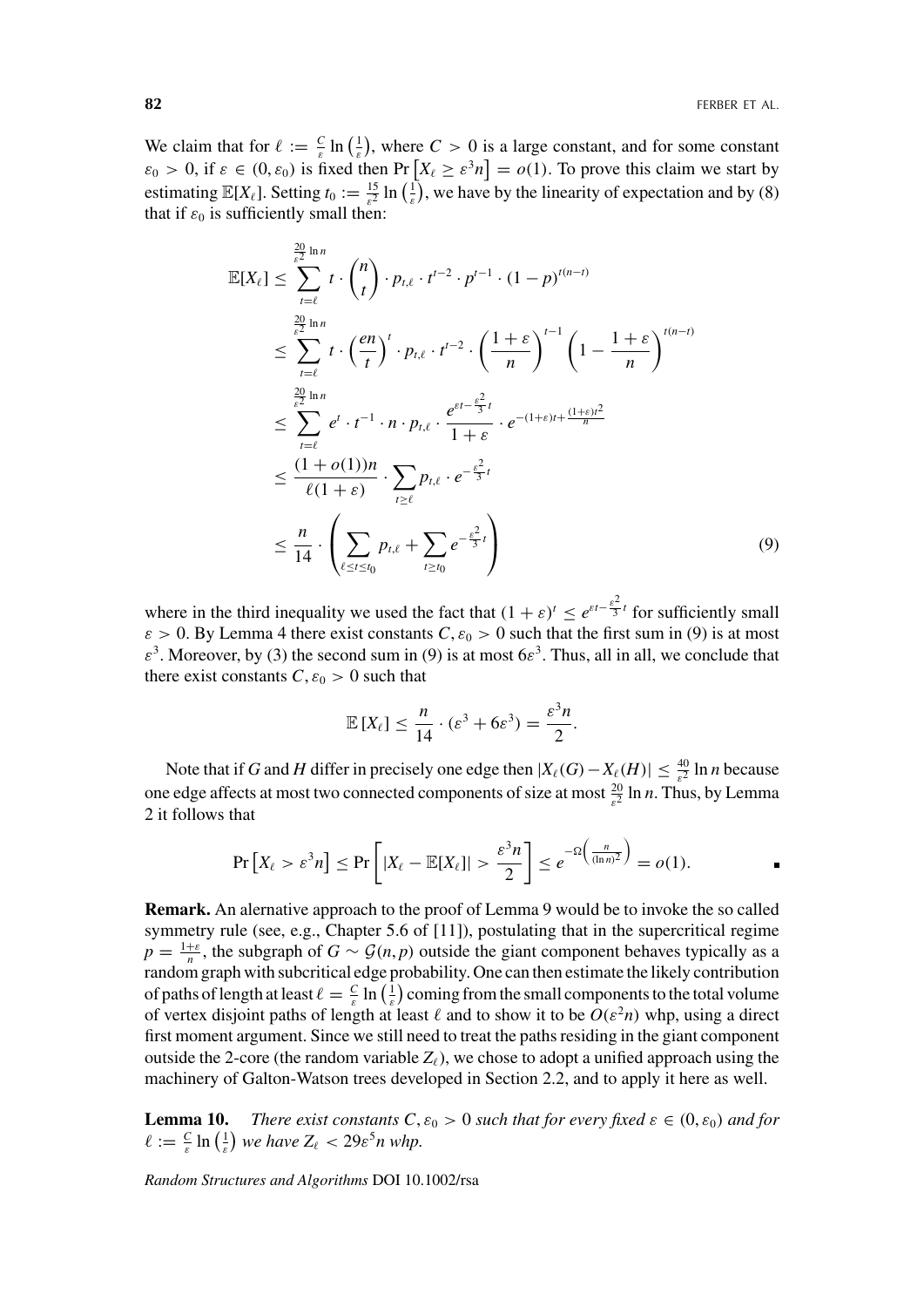*Proof of Lemma 10.* Recall that  $Z_{\ell}$  counts the maximum number of vertices covered by vertex disjoint paths of length at least  $\frac{\ell}{3}$  in  $C_1 \setminus C_1^{(2)}$ . Let  $0 < \mu < 1$  be such that  $\mu e^{-\mu} =$  $(1+\varepsilon)e^{-(1+\varepsilon)}$  and consider  $2\varepsilon^2n$  independent Poisson $(\mu)$ -Galton-Watson trees  $\mathcal{T}_1, \ldots, \mathcal{T}_{2\varepsilon^2n}$ . By Lemma 8 it suffices for our purposes to show that whp the maximum number of vertices covered by vertex disjoint paths of length at least  $\frac{\ell}{3}$  in the disjoint union of  $T_1, \ldots, T_{2\ell^2 n}$  is less than  $29\varepsilon^5 n$ , for appropriate  $C, \varepsilon_0 > 0$ .

For each  $1 \le i \le 2\varepsilon^2 n$  consider the following random variable:

$$
T_{i,\ell} := \begin{cases} |T_i| & \text{if } T_i \text{ contains a path of length at least } \frac{\ell}{3} \\ 0 & \text{otherwise} \end{cases}
$$

and set  $T_{\ell} = \sum_{i=1}^{2\varepsilon^2 n} T_{i,\ell}$ . Clearly  $T_{\ell}$  is an upperbound on the maximum number of vertices covered by vertex disjoint paths of length at least  $\frac{\ell}{3}$  in in the disjoint union of  $T_1, \ldots, T_{2\ell^2 n}$ . To finish the proof, we show that whp  $T_{\ell} < 29\varepsilon^5 n$ , provided  $C, \varepsilon_0 > 0$  are chosen appropriately.

By Lemma 5 we know that there exist constants  $C$ ,  $\varepsilon_0 > 0$  such that for every  $\varepsilon \in (0, \varepsilon_0)$ and for  $\ell = \frac{C}{\varepsilon} \ln \left( \frac{1}{\varepsilon} \right)$  we have  $\mathbb{E} \left[ T_{i,\ell} \right] \leq 14 \varepsilon^3$  and  $\text{Var} \left[ T_{i,\ell} \right] \leq \frac{8}{\varepsilon^3}$ . Thus, since the random variables  $T_{i,\ell}$  are independent, we have that

$$
\mathbb{E}\left[T_{\ell}\right] \leq 14\varepsilon^3 \cdot 2\varepsilon^2 n = 28\varepsilon^5 n \quad \text{and} \quad \text{Var}\left[T_{\ell}\right] \leq \frac{8}{\varepsilon^3} \cdot 2\varepsilon^2 n = \frac{16n}{\varepsilon}.
$$

Thus, by Chebyshev's Inequality (see, e.g., [4]) we conclude that

$$
\Pr\left[T_{\ell} \ge 29\varepsilon^{5}n\right] \le \Pr\left[|T_{\ell} - \mathbb{E}\left[T_{\ell}\right]|\ge \varepsilon^{5}n\right] \le \frac{\text{Var}\left[T_{\ell}\right]}{\varepsilon^{10}n^{2}} \le \frac{16}{\varepsilon^{11}n} = o(1).
$$

#### **5. CONCLUDING REMARKS**

We have shown that in order to find a path of length  $\ell = \Omega\left(\frac{\log\left(\frac{1}{\varepsilon}\right)}{\varepsilon}\right)$ *ε*  $\left\{ \text{in } G \sim \mathcal{G} \left( n, p \right) \text{ with } \right.$ at least some constant probability, where  $p = \frac{1+\varepsilon}{n}$  with  $\varepsilon > 0$  fixed, one needs to query at least  $\Omega\left(\frac{\ell}{p\epsilon\log\left(\frac{1}{\varepsilon}\right)}\right)$  pairs of vertices. This is close to best possible since a randomised depth first search algorithm from [14] finds whp a path of length  $\ell$  after querying at most  $O\left(\frac{\ell}{p\epsilon}\right)$ pairs of vertices. A natural question, which remains open, is to close the gap between these

bounds. We believe that every adaptive algorithm which reveals whp a path of length  $\ell$  in  $G \sim \mathcal{G}(n, p)$ , where  $p = \frac{1+\varepsilon}{n}$  with  $\varepsilon > 0$  fixed, has to query  $\Omega\left(\frac{\ell}{p\varepsilon}\right)$  pairs of vertices.

Recall that, to prove our main result, in Theorem 2 we bounded the total number of vertices covered by vertex disjoint paths of size at least  $\Omega\left(\frac{1}{\varepsilon}\log\left(\frac{1}{\varepsilon}\right)\right)$  in a typical graph sampled from  $G(n, p)$ ,  $p = \frac{1+\varepsilon}{n}$ , by  $O(\varepsilon^2 n)$ . Since a graph  $G \sim G(n, p)$  contains whp a path of length  $\Theta(\varepsilon^2 n)$  (see e.g. [11]), this is best possible up to a multiplicative constant. If one can show that a similar statement holds for paths of length  $\Omega\left(\frac{1}{\varepsilon}\right)$  then one can modify our proof to obtain a  $\Omega\left(\frac{\ell}{p\epsilon}\right)$  bound in Theorem 1.

In the proof of Theorem 2 we needed to bound the number of vertices covered by vertex disjoint paths of a prescribed length  $\ell$  in a random tree of fixed size  $t$  (Lemma 5). Our estimate was a bit wasteful because for trees which contained a path of length  $\ell$  we used their total number of vertices *t* instead of the number of vertices covered by vertex disjoint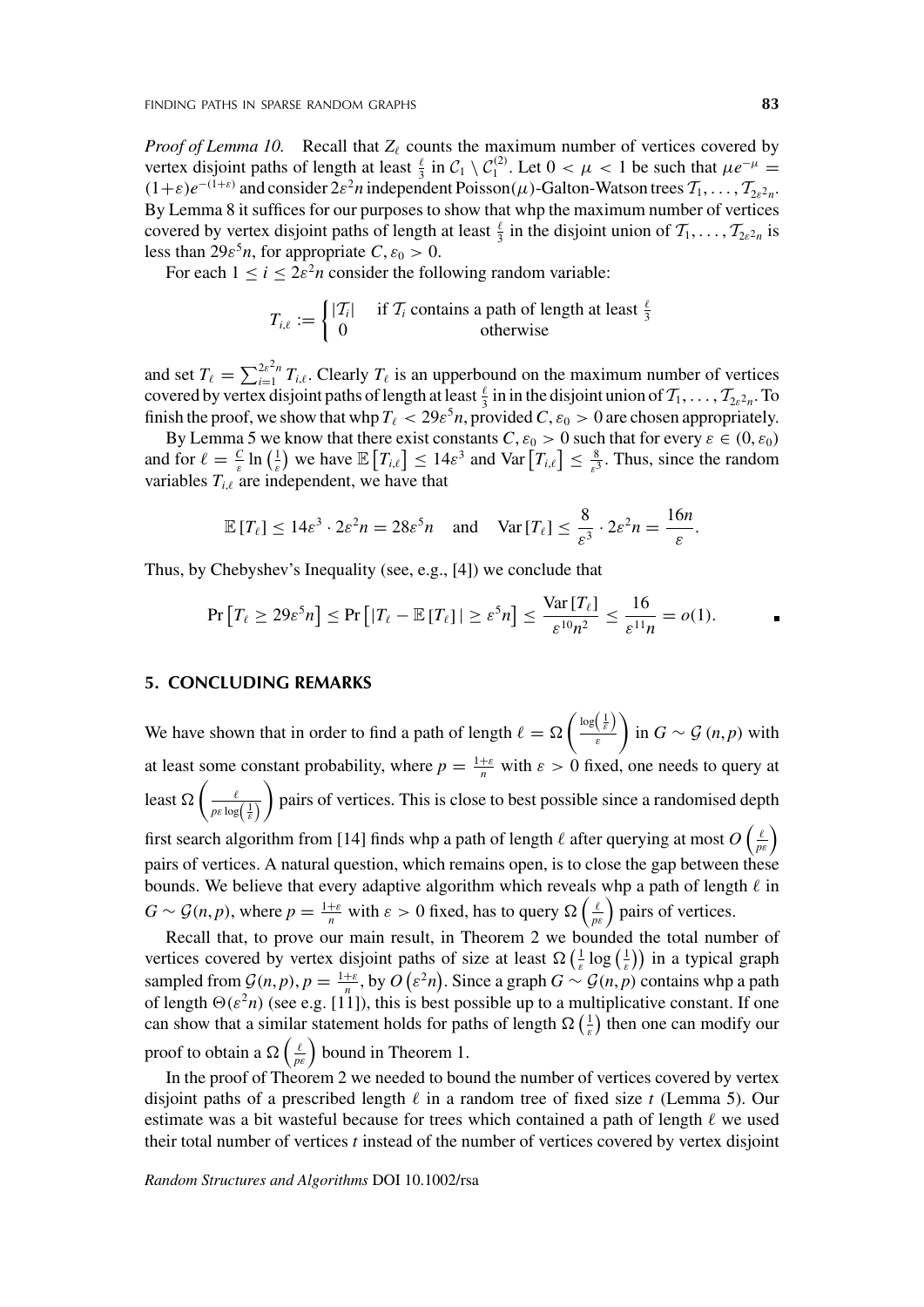paths of length  $\ell$ , which is most likely significantly smaller. A way to fix this is to obtain good bounds for the following question:

**Question.** *Given*  $a = a(t) \in \mathbb{N}$  and  $b = b(t) \in \mathbb{N}$  *what is the probability that a random tree on t vertices contains b vertex disjoint paths, each of length at least a?*

Note that, since the diameter of a random tree on *t* vertices is whp  $\Theta(\sqrt{t})$  (see e.g. [1]), Note that, since the diameter of a random tree on *t* vertices is wip  $\Theta(\sqrt{t})$  (see e.g. [1]), the only interesting regime is when  $ab \ge C\sqrt{t}$  for some constant  $C > 0$ . Moreover, by splitting paths of length larger than 2*a* into smaller subpaths of length at least *a*, we may consider only paths of length between *a* and 2*a*.

One possible approach to this problem would be through a nice argument of Joyal ([12], see also [2]). It shows that a random tree  $T$  on  $t$  vertices can be obtained from a random map  $f : [t] \to [t]$  as follows. First we create the directed graph *D* (possibly with loops) on vertex set [*t*] with edges  $i \rightarrow f(i)$  for each  $i \in [t]$ . Then we look at a maximal set of vertices  $M = \{i_1, \ldots, i_m\} \subseteq [t]$  such that  $f|_M$  is a permutation. We remove the directed edges inside *M* and replace them by the path  $f(i_1) \rightarrow f(i_2) \rightarrow \ldots \rightarrow f(i_m)$  (where  $i_1 < i_2 < \ldots < i_m$ ). By ignoring the orientations of the edges we obtain the desired tree  $\mathcal T$ . Note that, since the By ignoring the orientations of the edges we obtain the desired tree 1. Note that, since the vertices in *M* form a path in T, we must have  $|M| = O(\sqrt{t})$  whp. Moreover, if we have a path *P* in T then a moment's thought reveals that either *P* has at least  $\frac{|V(P)|}{3}$  vertices in *M* or there are  $\frac{|V(P)|}{3}$  vertices of *P* which form a directed path in *D*. Thus, it follows that if we have a collection of *b* vertex disjoint paths in T each of length between *a* and 2*a* then *D* contains a collection of vertex disjoint directed paths each of length between  $\frac{a+1}{3}$  and 2*a* covering at least  $\frac{(a+1)b}{3} - |M|$  vertices. Since  $|M| = O(\sqrt{t})$  whp and since we are interested for  $\frac{1}{3} - \frac{1}{4}$  with vertices. Since  $\frac{1}{4} - O(\sqrt{t})$  with and since we are interested<br>only in the case when  $ab \ge C\sqrt{t}$  for some large constant  $C > 0$ , it follows that in that case we have, say, at least  $\frac{b}{10}$  such paths. Thus, up to changing *a* and *b* by constant multiplicative factors, it is enough to estimate the probability that the directed graph *D* obtained from a random map  $f : [t] \rightarrow [t]$  contains at least *b* vertex disjoint directed paths, each of length (at least) *a*.

We can give a simple upper bound on this probability by taking the union bound over all collections of *b* vertex disjoint directed paths of length *a*. This shows that the probability that we want to estimate is at most

$$
\frac{t!}{(t-(a+1)b)!b!} \left(\frac{1}{t}\right)^{ab} = \frac{t^{b}}{b!} \prod_{i=1}^{(a+1)b-1} \left(1-\frac{i}{t}\right) \leq e^{b+b\ln(t/b)-\binom{(a+1)b}{2}/t}.
$$

Unfortunately, this upper bound is not strong enough to allow us to prove Theorem 2 for Unfortunately, this upper bound is not strong enough to allow us to prove Theorem 2 for paths of length at least  $\Omega\left(\frac{1}{\varepsilon}\right)$  because when *b* is roughly a constant and *a* is close to  $\sqrt{t}$ the positive term *b* ln  $(t/b)$  in the exponent is much larger than the negative term  $\binom{(a+1)b}{2}t$ . Thus, it would be nice to obtain tighter bounds for the probability in question.

# **ACKNOWLEDGMENTS**

We would like to thank the anonymous referees for carefully reading our paper as well as for their helpful comments. Parts of this work were carried out when the third author visited the School of Mathematical Sciences of Tel Aviv University, Israel. We would like to thank this institution for its hospitality and for creating a stimulating research environment.